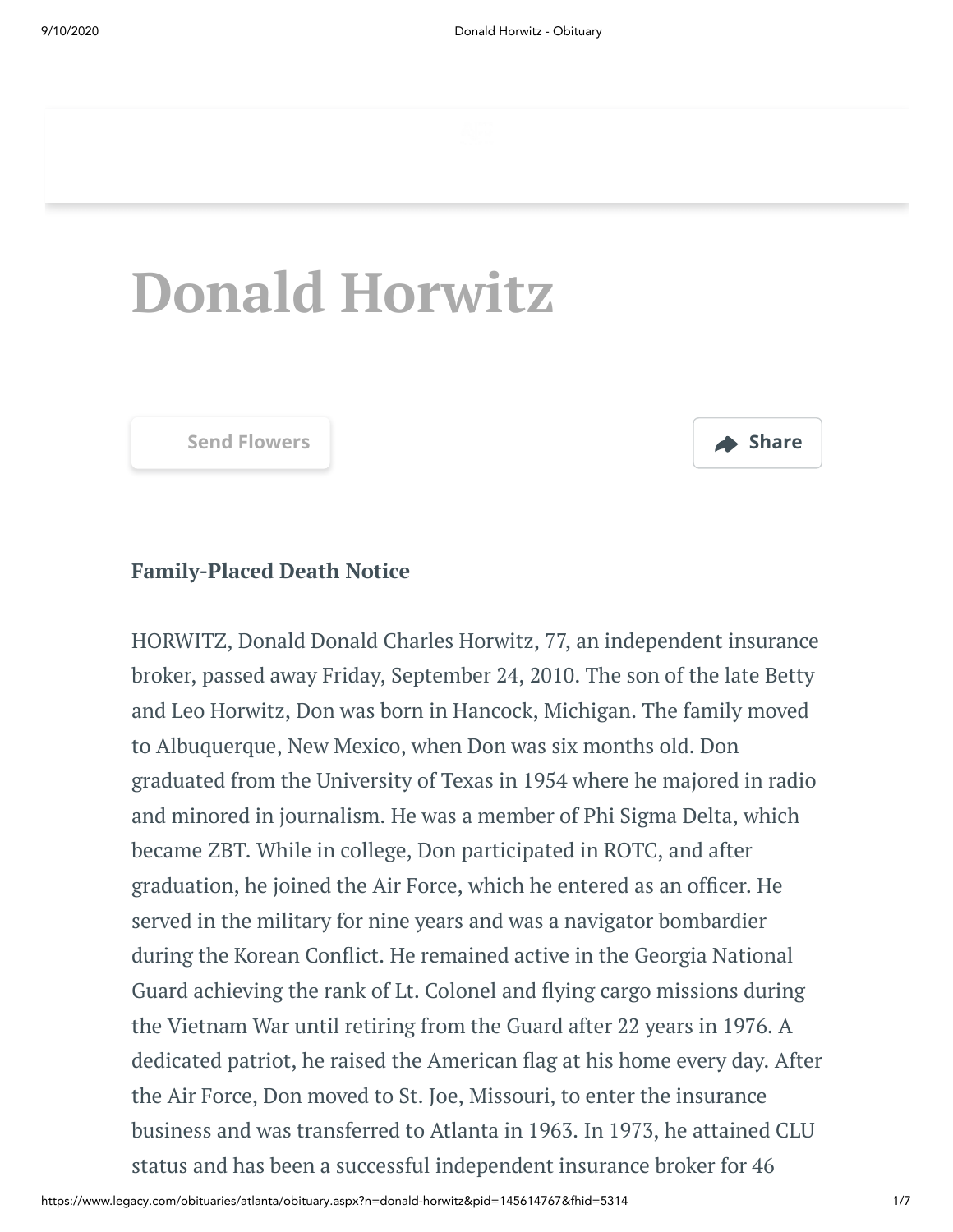#### 9/10/2020 Donald Horwitz - Obituary

years. In 1964, Don met his beloved wife, Linda May, who survives him, and they celebrated their 45th anniversary last year. In addition to his family, Don's passions included playing tennis, the Braves, fine wine and Thursday lunch at Costco. Don is also survived by his daughter and sonin-law, Jan and Dennis Williams, and his son, Jeff Horwitz, and daughterin-law, Clarrissa Horwitz, and granddaughters, Emma and Chloe, to whom Don was their devoted Papou. He is also survived by his sister, Helen Horwitz, Albuquerque; his in-laws, Rebecca May and the late Isaac May, Jasper, Alabama; sisters and brothers-in-law, Norma and Sandy Goldberg, Charleston, South Carolina; Marlene and Ricky Beringer, Montgomery, Alabama; Susan and Fred May, Jasper, Alabama; Joel May and Kevin Kirby, Bryson City, North Carolina; Gloria and Paul Sternberg, Nashville, Tennessee; and Stacy and Robert May, Menlo Park, California and numerous nieces, nephews, grandnieces and grandnephews. A graveside service will be held at 11:00 AM on Sunday, September 26, 2010 at Arlington Memorial Park with Rabbi Elana Perry officiating. Contributions may be made to the Rebecca and Isaac May Fund at Temple Sinai, the Atlanta Cancer Care Foundation or the Weinstein Hospice. Sign online guestbook, www.edressler.com. Arrangements by Dressler's Jewish Funeral Care, Atlanta, 770-451-4999.

To Plant Memorial Trees in memory, please visit our **[Sympathy](https://sympathy.legacy.com/en-us/funeral-flowers/name/donald-horwitz-funeral-flowers/p145614767/?affiliateId=1031&pm=240) Store**.

Published in Atlanta Journal-Constitution on Sep. 26, 2010.

**Horwitz Pages** [See more records on Ancestry](https://adclick.g.doubleclick.net/pcs/click?xai=AKAOjsse0HKVde5j2K_1SqMwlCpqBq4JD7znl_LEJVPJBBlbImv9AsLTMiyiqiEs6A4zucE5NPMc_Py0pMSCACA3bKqVMbkMRAAjBD0hyVjJoPRyMYsaNZTJo7yf98pVya1nknBNbh81LDLlrxNGA6ljLYlHgdfCiXGKa6k1pxKuzfr02-fLrz8MziaK4l6KkshfGQgrCQHnXEgiDF9pmBHdBjdP9wuwGY4MGXhEcK4mzFHFPxG2ap2Eytdd5Dk44pSntbrSzo3l1GBFXeTdDk0knvXJE8SnFlJ-OdS9gBztVQneUKeDxJl9oA&sig=Cg0ArKJSzFY-4P0peDCYEAE&urlfix=1&adurl=https://prf.hn/click/camref:1101l3yjc/adref:77841/destination:https://www.ancestry.com/cs/partner-records%3FflowId%3DpartnersBirth%26gsfn%3DDonald%26gsln%3DHorwitz)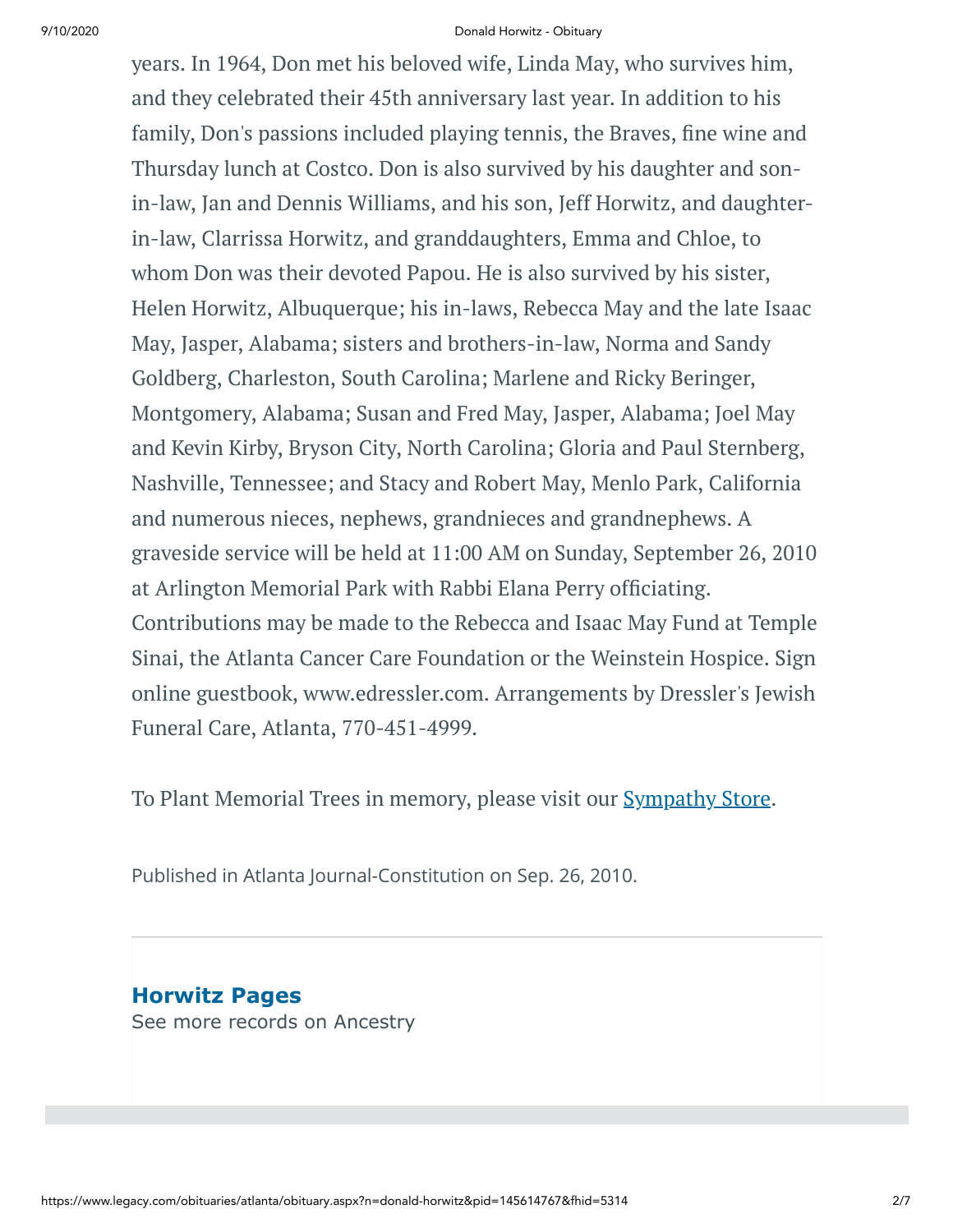#### **MEMORIAL EVENTS**

No memorial events are currently scheduled. To offer your sympathy during this difficult time, you can now have memorial trees planted in a National Forest in memory of your loved one.

Funeral services provided by

[Dressler's](http://www.jewishfuneralcare.com/index.html) Jewish Funeral Care

[3734 Chamblee Dunwoody Rd.](https://maps.google.com/?q=3734%20Chamblee%20Dunwoody%20Rd.%20Atlanta,%20GA%2030341) Atlanta, GA 30341

[\(770\) 451-4999](tel:7704514999)

**[Plant Memorial Trees](https://sympathy.legacy.com/en-us/funeral-flowers/name/donald-horwitz-funeral-flowers/p145614767/?affiliateId=1031&pm=271)**

#### **MEMORIES & CO N DOLE N CES**

What would you like to say about Donald?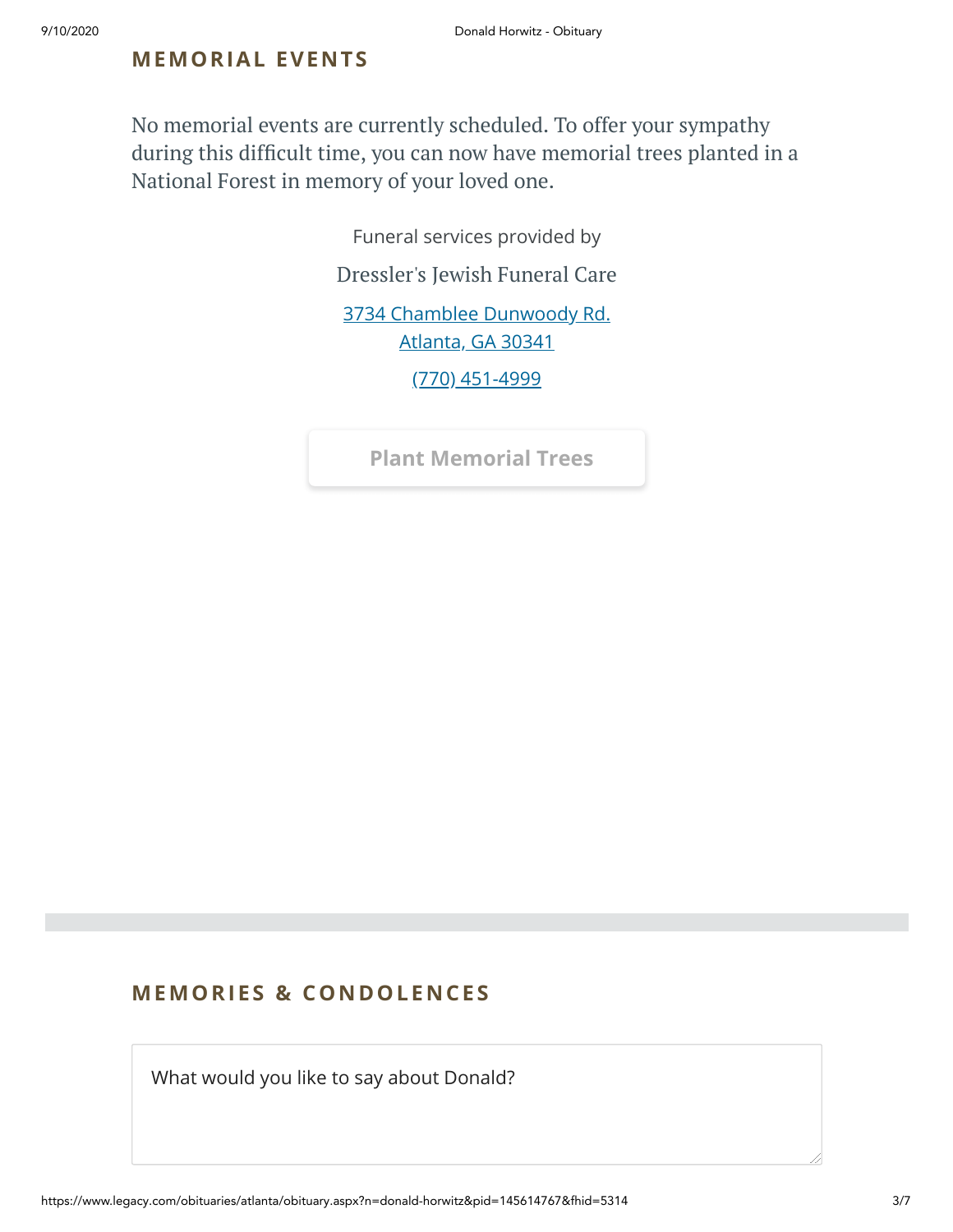Not sure what to say?  $\vee$ 

# Add a photo

Your Name

Your Email Address

Your Relationship

 $\blacktriangleright$ 

 $\boxdot$  Get email updates for this page

**Add Memory**

[Posting Guidelines](https://www.legacy.com/guestbooks/posting-guidelines.aspx?n=Donald-Horwitz&pid=145614767) | [FAQ](https://www.legacy.com/guestbooks/faq.aspx?n=Donald-Horwitz&pid=145614767)

**6 entries**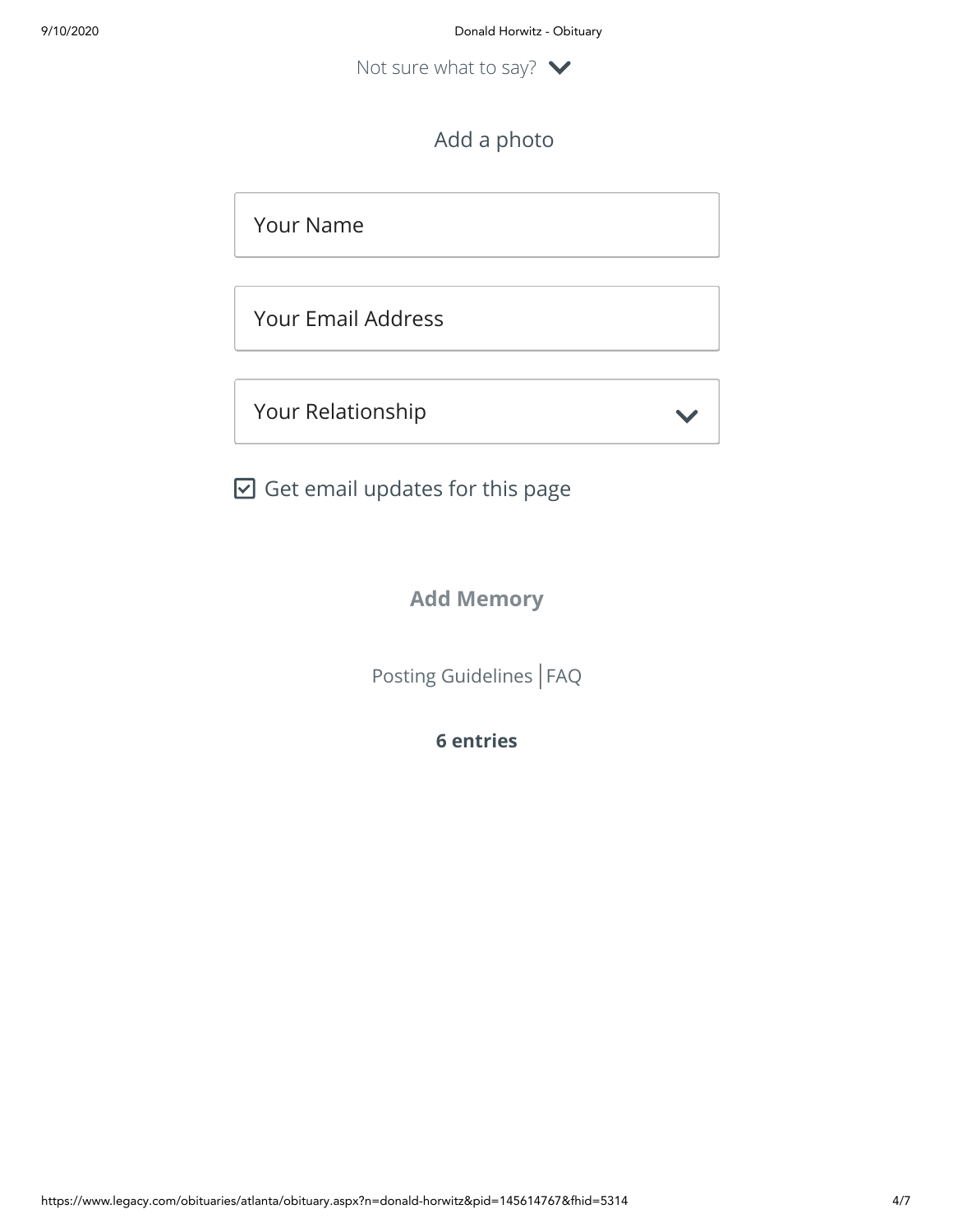#### October 1, 2010

May the good Lord bless and keep you. Thank you for all the things that you did for me. As a Client and Friend since October, 1970, I love you , I appreciate you, and I thank God for you. Marion A. Black; Atlanta, GA

September 28, 2010

A friend to everyone in business and pleasure. He will be missed by us all.

#### **Disc Jockeys Unlimited**

#### September 27, 2010

Don was a wonderful and unique individual, very easy to talk with and always had a kind word for everyone.

May your hearts soon be filled with wonderful memories of joyful times together as you celebrate a life well lived. This great man will be missed by everyone who knew him.

#### **Libby Stafford**

#### September 27, 2010

We've known Don for over 20 years. I've never met a more codial and easy to work with human being. He always looked after our interests and never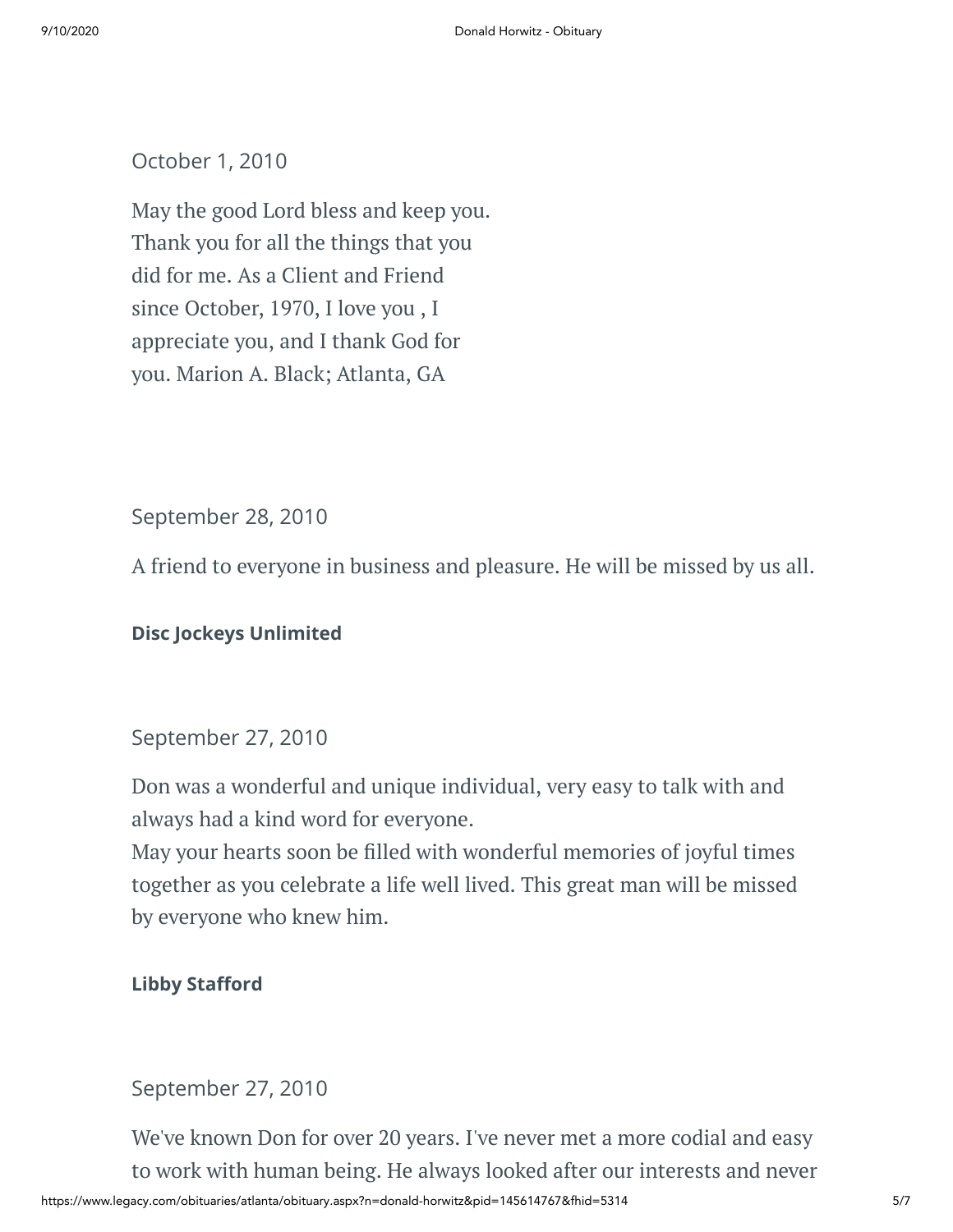let us down. Our conversations rarely lasted less than an hour. We will truely miss him. Our condolences to his family as they already know what a great man he was.

#### **Dan Hall**

#### September 26, 2010

dear linda, richard and i were shocked to learn that don had died. both of us remember him with such warm memories. know our heartfelt sympathy is with you and your at this time. sharan and richard flexner

#### **sharan flexner**

September 26, 2010

It is always a shock to hear that a friend has died. Don was a sweet wonderful person who truly cared about people. He will be missed.

#### **Cary Goldstein**

### **INVITE OTHERS TO ADD MEMORIES**

Share to let others add their own memories and condolences



## **ADVICE & SUPPORT**

#### **[The Five Stages of Grief](https://www.legacy.com/news/advice-and-support/article/the-five-stages-of-grief)**